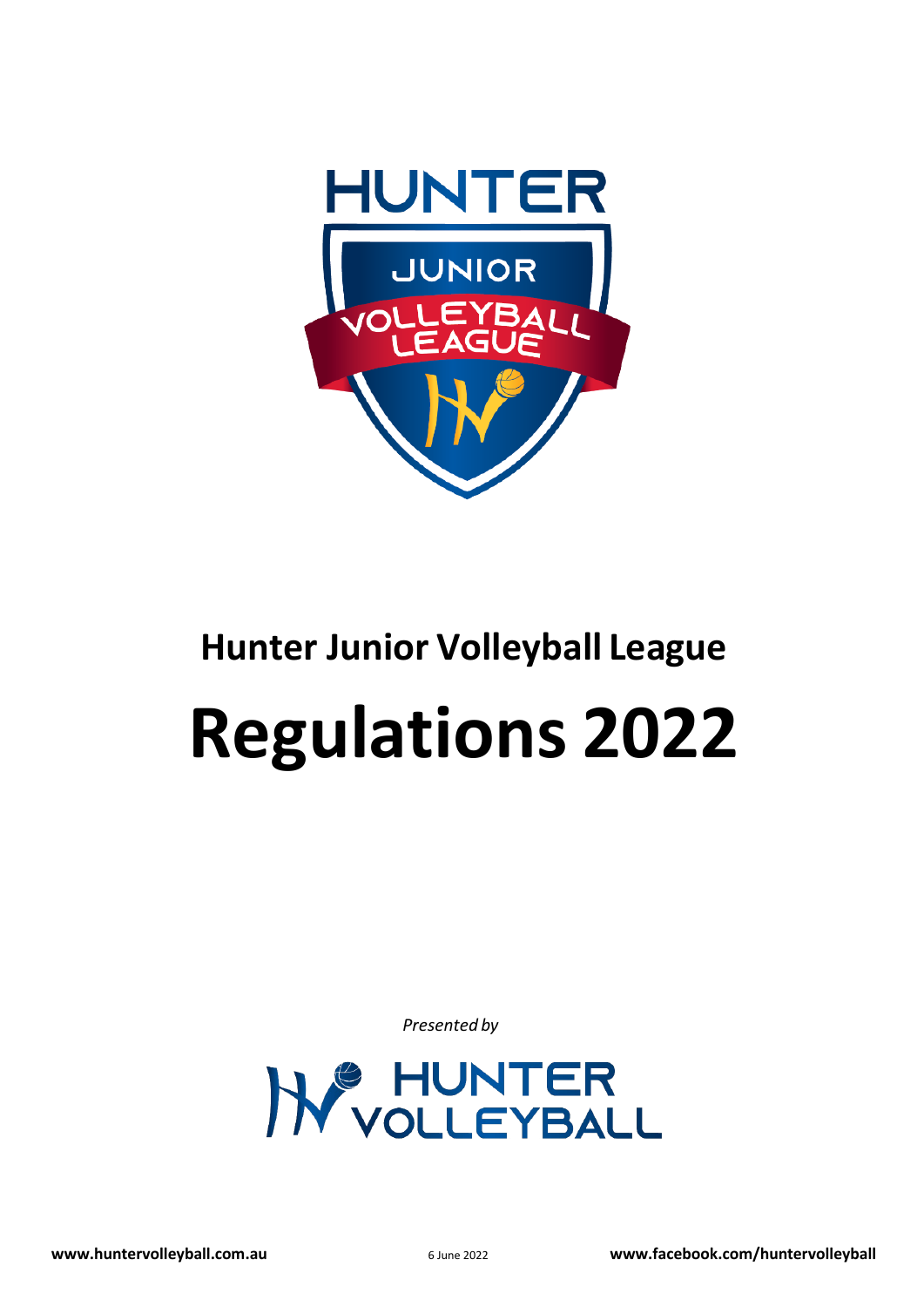# Contents

| 1   |  |
|-----|--|
| 2.  |  |
| 3.  |  |
| 3.1 |  |
| 3.2 |  |
| 4.  |  |
| 4.1 |  |
| 4.2 |  |
| 4.3 |  |
| 4.4 |  |
| 4.5 |  |
| 4.6 |  |
| 4.8 |  |
| 4.9 |  |
| 5.  |  |
| 6.  |  |
| 6.1 |  |
| 6.2 |  |
| 6.3 |  |
| 6.4 |  |
| 7.  |  |
| 8.  |  |
| 8.1 |  |
|     |  |
| 8.3 |  |
| 9.  |  |
| 9.1 |  |
|     |  |
|     |  |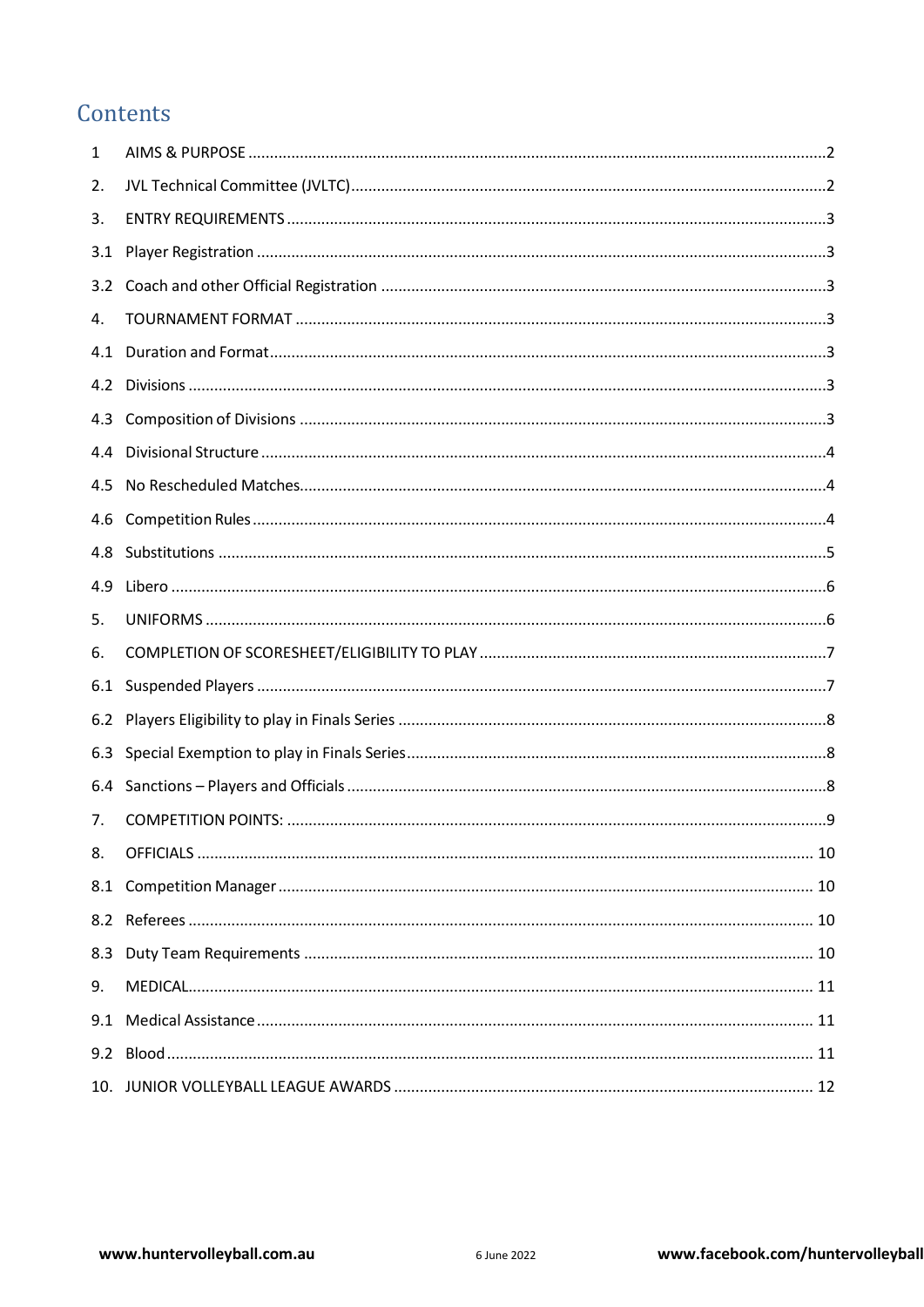#### <span id="page-2-0"></span>**1 AIMS & PURPOSE**

The Hunter Junior Volleyball League (JVL) aims to:

- 1.1 To provide coaches, referees and participants a positive and well-administered premier junior indoor competition in the Hunter region
- 1.2 To assist the player, coach & referee pathway through local, intrastate & interstate development
- 1.3 To promote volleyball to the greater sporting community in NSW
- 1.4 To meet strategic outcomes of Hunter Volleyball.

## <span id="page-2-1"></span>**2. JVL Technical Committee (JVLTC)**

- 2.1 JVL will be delivered by Hunter Volleyball Inc and administered by its delegated representative (volunteer or staff member).
- 2.2 Hunter Volleyball may endorse the formation of a JVLTC as the league matures, in order to:
	- a) Support the Hunter Volleyball to successfully delivering JVL
	- b) Review and modify the Regulations of JVL annually
	- c) Oversee the implementation of the Regulations throughout the JVL season
	- d) Make decisions on any disputes, appeals or requests for dispensation (excluding the Rules of the Game)
	- e) Make recommendations to the Hunter Volleyball Committee for issues of misconduct that are not highlighted in the Regulations or are in breach of the Member Protection Policy.
- 2.3 A proposed JVLTC may comprise the following appointed roles, and any others required by Hunter Volleyball:
	- a) League Manager– representing the sport operations, teams and having intimate knowledge of the Regulations
	- b) Referee Delegate– overseeing the implementation of the Rules of the Game
- 2.4 In the absence of an endorsed JVLTC, Hunter Volleyball reserves the right to:
	- a) modify the Regulations at any time they see fit should unforeseen circumstances occur
	- b) rely upon information and advice from other individuals they determine in their sole discretion to be reasonable to assist in making any decisions however do not have a vote on the decision
	- c) conduct meetings face to face or via electronic means, with accurate minutes to be recorded and distributed.

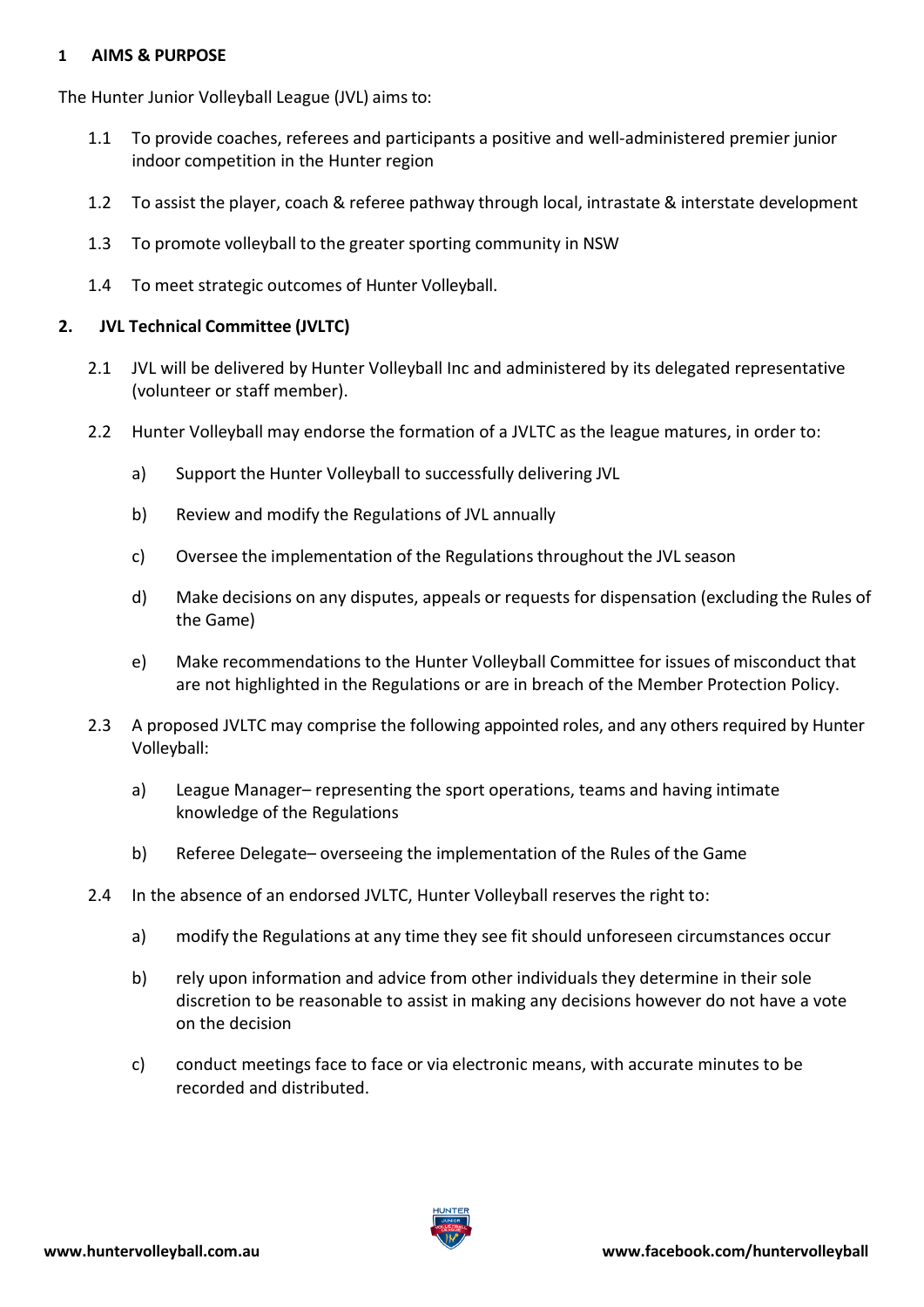## <span id="page-3-0"></span>**3. ENTRY REQUIREMENTS**

# <span id="page-3-1"></span>**3.1 Player Registration**

- a) All players participating in Junior Volleyball League must be current registered Members of Hunter Volleyball. Proof of registration may be requested by the League Manager. The registration of each player must be in either the Primary Recreational Adult or Primary Recreational U18 category. All competitors must be current registered members before the commencement of the League.
- b) During round games, the team shall have two (2) competition points deducted from the team's total competition points for each match in which an unregistered player plays or has played. The forfeited points will not be reinstated.
- c) During the finals series, the team will forfeit the final series game.

# <span id="page-3-2"></span>**3.2 Coach and other Official Registration**

- a) All JVL teams are required to have qualified and accredited coaches, with a minimum of Level One accreditation for ALL Teams.
- b) All coaches are expected to behave in a sportsmanlike manner in accordance with the Volleyball Rules and abide by the Volleyball NSW Member Protection Policy and the Coaches Code of Conduct.
- c) All team officials must be listed on the scoresheet prior to the start of the match. Coaches must wear appropriate clothing including their team uniform (polo / shirt) or business attire and wear enclosed shoes at all times.

# <span id="page-3-4"></span><span id="page-3-3"></span>**4. TOURNAMENT FORMAT**

# **4.1 Duration and Format**

- a) JVL will have a minimum of four teams per gender and expand with additional teams based on venue capacity.
- b) The JVL Draw will be created to deliver a fair and equitable distribution of matches, duty allocations and byes (if required) amongst all competing teams.

#### <span id="page-3-5"></span>**4.2 Divisions**

| <b>DIVISION</b>      | <b>NET HEIGHT</b> |
|----------------------|-------------------|
| Junior Boys - U18    | 2.43m             |
| Junior Girls $- U18$ | 2.24m             |

# <span id="page-3-6"></span>**4.3 Composition of Divisions**

- a) Players competing in the U18 Division may not turn 18 in the year of the competition, unless exemption granted by the JVLTC or Hunter Volleyball Committee.
- b) There is no minimum age restriction. However, all players must be training and playing at a reasonable standard to manage the rigours of competition in which player height, maturity and strength may vary greatly.

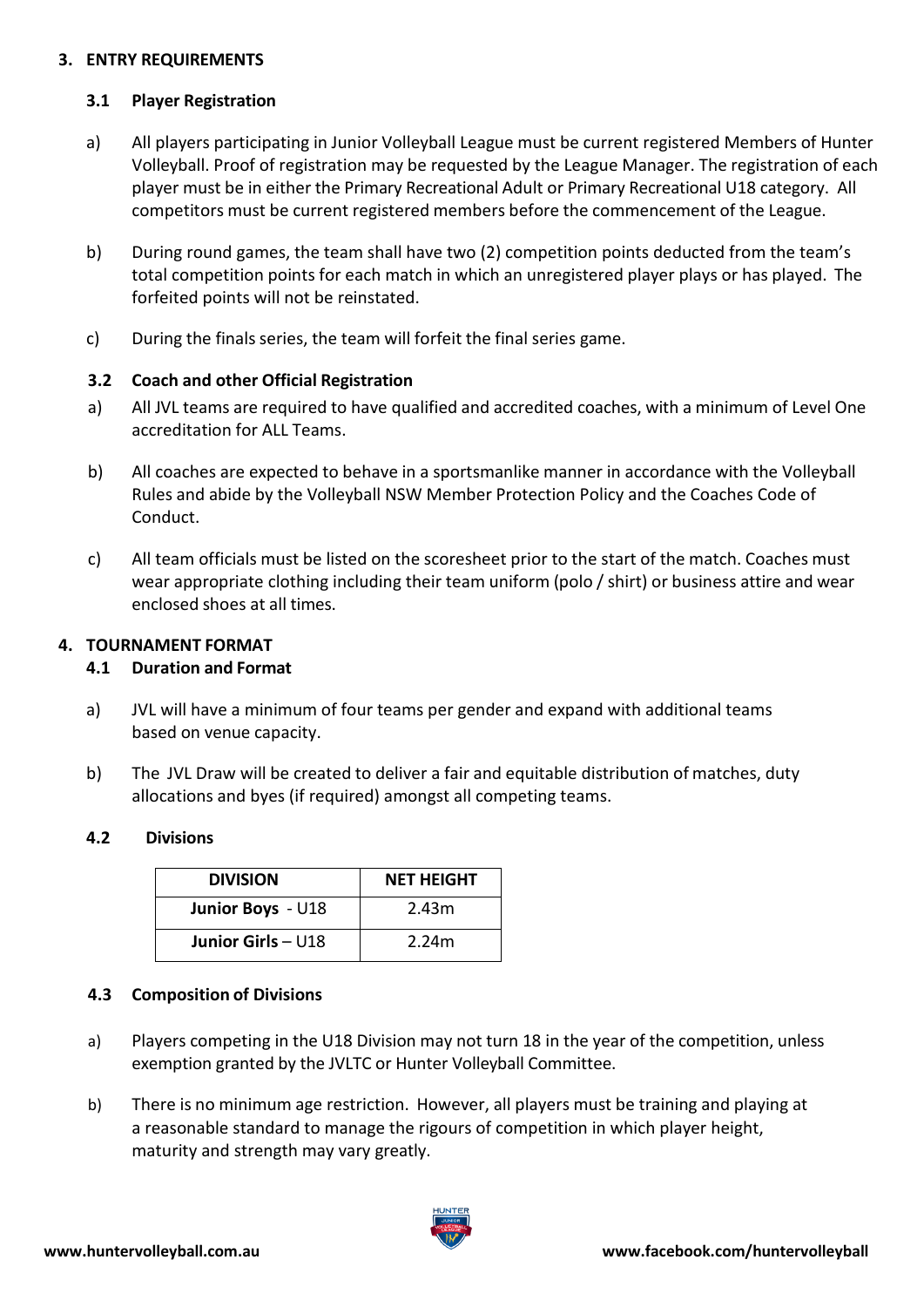#### <span id="page-4-0"></span>**4.4 Divisional Structure**

- a) Matches are to start at the scheduled time.
- b) The official start time is the scheduled time of the first serve according to the applicable prematch protocol.
- c) Matches will have a fixed playing time of 50 minutes + 10 minute warm up.
	- i) Matches will be compulsory 3 sets, under the given time constrictions.
	- ii) Sets are played to 25 points. A team wins a set when they have a score of at least 25, with a lead of 2 points.
	- iii) A set that has not reached a normal conclusion when the final siren sounds, shall be counted as a completed set if the leading team has reached a score of at least 13 points, with a lead of at least 2 points.
	- iv) The winner of a match shall be determined by the number of sets won. If teams are equal on sets, then the match result is a draw.
	- $v$ ) If the final siren goes off to signify the end of the match during a rally, the rally must be played out.
	- vi) Time-outs are not permitted during the final 5 minutes of a match. A time-out which commences prior to the last five minutes shall be completed normally. It is the referee's responsibility to check the running clock, before authorising a time out.
	- vii) Substitutions are permitted during the final 5 minutes of a match, but teams delaying the substitution process during this time should expect the strict application of the rules in relation to time-delays.
	- viii) Teams may play with 5 players. If a team has less than 5 players and is declared incomplete at the starting time, it shall forfeit the first set. If, after a further five (5) minutes, the team is still incomplete then the team shall forfeit the 2nd set. If, after a further five (5) minutes, the team is still incomplete, it shall forfeit the 3rd set and the match.

# <span id="page-4-1"></span>**4.5 No Rescheduled Matches**

a) All matches must take place according to the date, time and venue specified in the Draw. Teams unable to play at the allotted time slot will forfeit the match and therefore lose two (2) competition points from the team's total competition points.

# <span id="page-4-2"></span>**4.6 Competition Rules**

- a) The Competition will be played in accordance with the current FIVB Official Volleyball Rules (which include the Referee Guidelines and Casebook) at the start of the competition with the exception of amendments made within these Junior Volleyball League (JVL) Regulations.
- b) Where there is a conflict between the FIVB Rules and the JVL Regulations, the JVL Regulations will apply.

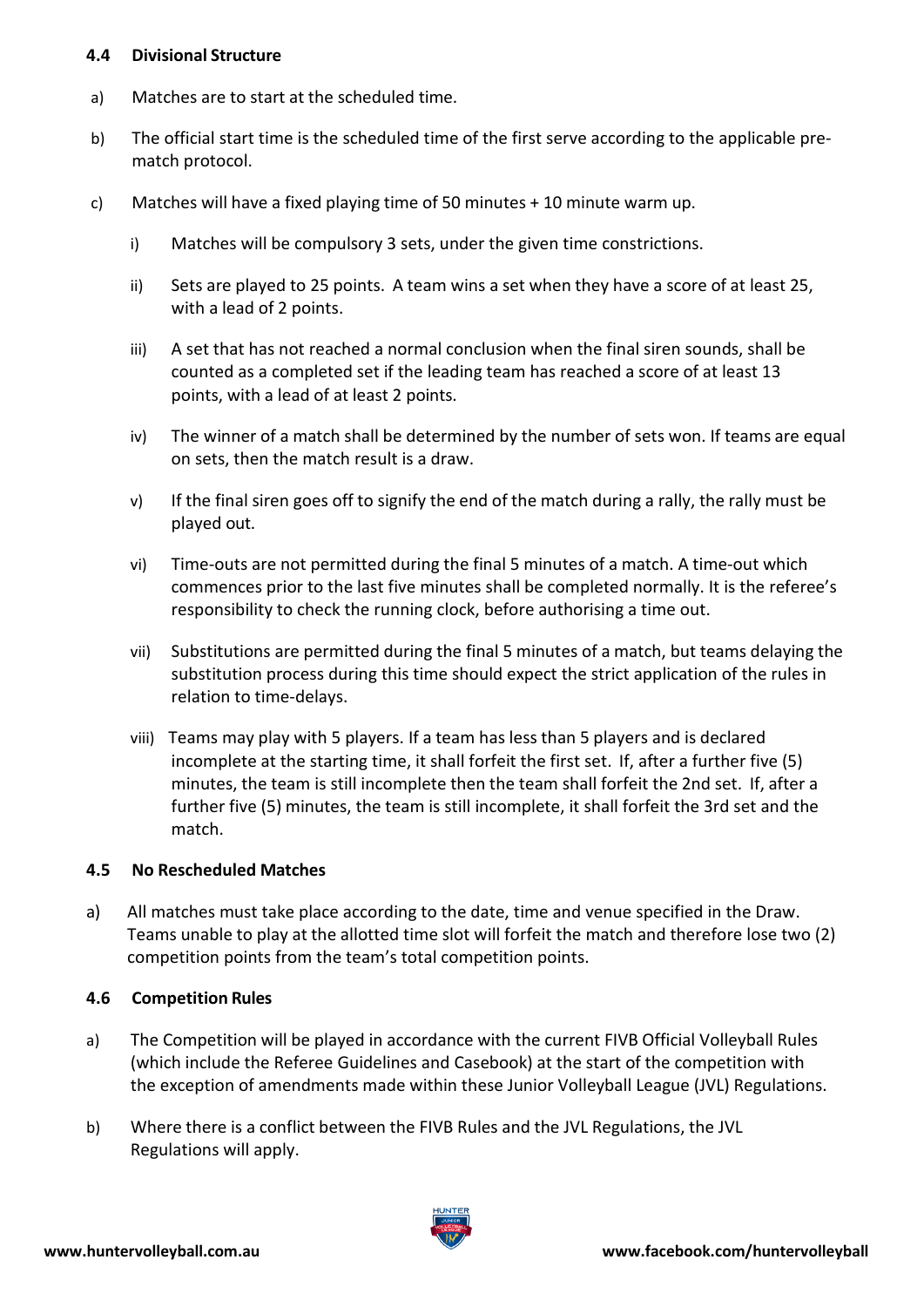- c) The venues and equipment used in the JVL Competition may not fully comply with the FIVB rules and regulations (e.g. the "free zone" area may be smaller). All players who choose to participate in the competition accept that the venue and equipment may not be fully compliant.
- d) All players choose to play at their own risk.
- e) Hunter Volleyball does not recommend that players wear glasses or jewellery. Any player choosing not to follow these recommendations does so at their own risk
- f) By entering into JVL, all players/coaches are agreeing that they have and read and understood both the FIVB rules and the JVL Regulations as set out in this document.

| <b>Mins to Match Start</b> | <b>Start Action</b>                                            |
|----------------------------|----------------------------------------------------------------|
| 10                         | Coin toss takes place and Captains check and sign score sheets |
|                            | Duty Team check uniforms and team listed is in attendance      |
|                            | Teams commence on court warm up                                |
| 7                          | Spiking from position 4                                        |
| 5                          | Spiking from position 2                                        |
| 3                          | Teams serving                                                  |
| 2                          | Teams clear the court                                          |
| 1                          | Teams called onto court for rotation check                     |
| 0                          | First serve                                                    |

# **4.7 Pre-Match Protocol**

# <span id="page-5-0"></span>**4.8 Substitutions**

- a) The following rules apply for substitutions for all JVL matches:
	- i. A team shall be allowed a maximum of twelve (12) substitutions in any one set. Players starting a set may be replaced by a substitute and may subsequently re-enter the set twice. Each substitute may enter the set three times. A player shall not enter the set for a fourth time (starting shall count as an entry). Players re-entering the set must assume the original position in the service order in relation to other teammates. No change may be made in a player's position in the service order unless necessitated by an injury requiring an abnormal substitution under the provisions of paragraph 4.8b (ii) below. Any number of players may enter the set in each position in the service order.
	- ii. If through any injury a player is unable to play and substitution cannot be legally made the team is entitled to make an EXCEPTIONAL substitution beyond the limits of paragraph 4.8a(i) (as per rule 7. of the FIVB Rules as amended by rule 4.8(b) below).
	- iii. If a team becomes incomplete within a set through expulsion of a player and substitution cannot be made under the rules, the team loses the set by default, keeping the points acquired. If a team becomes incomplete through disqualification of a player and substitution cannot be made under the rules, the team loses the matches by default, keeping the sets and points acquired.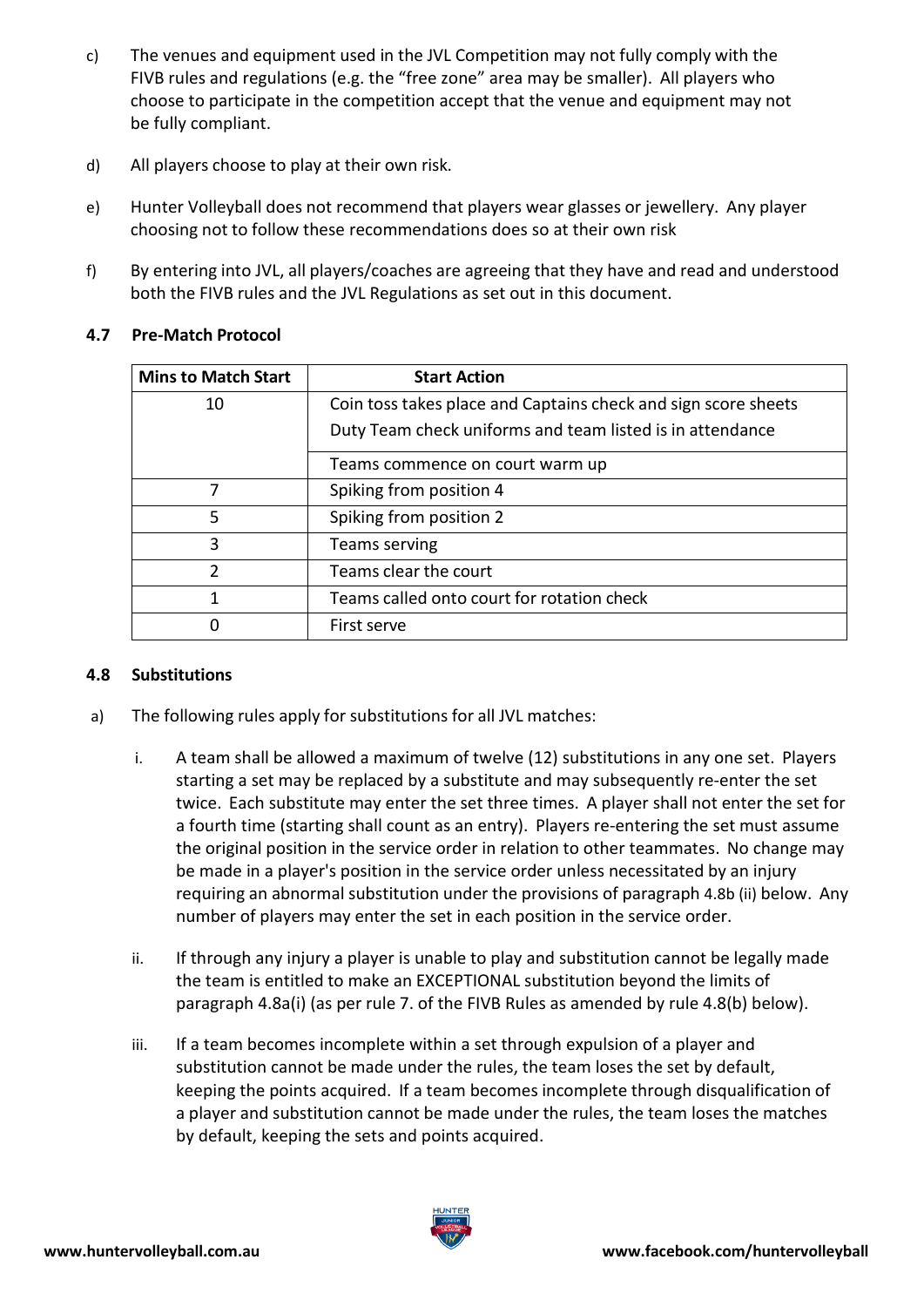b) The FIVB exceptional substitution rule applies to JVL, however is amended to allow the libero to replace an injured player only where the team consists of 7 players for the match and there is a matching uniform available for the libero, but not until the 3-minute recovery time has expired and the injured player is deemed unable to continue. It is not essential that the libero who is replacing the injured player have a shirt number that is identical to the playing shirt number used when the player was a libero, however the player may not use any other player's number or switch numbers with the injured players or any other player listed on the scoresheet.

# <span id="page-6-0"></span>**4.9 Libero**

- a) The FIVB Rules will be amended as follows:
	- i. A coach/captain may designate up to two liberos per set. The coach/captain may redesignate the team's libero(s) at the interval between sets. The libero(s) must be detailed on the team's line up sheet for each set.
	- ii. The libero(s) must wear a uniform (or jacket / bib) whose jersey at least must contrast in colour with that of the other members of the team and it must be numbered like the rest of the team members.
	- iii. The libero(s) must comply with the uniform rule and should maintain the same playing number as the original playing shirt number if possible. In the event the libero(s) do not have a contrasting shirt with the same number as their original playing shirt, a shirt with a new unused number (without tape) must be worn. The libero(s) may not use any other player's number or switch numbers with another player listed on the scoresheet.

# <span id="page-6-1"></span>**5. UNIFORMS**

No political, religious, alcohol or tobacco sponsors or statements are allowed on any team uniform including anyone in an official capacity.

# **5.1 Playing Shirts**

- a) All teams must have a uniform which consists of playing shirts of matching style and colour which are numbered front and back.
- b) The Libero must wear a numbered shirt of contrasting colour to the normal team uniform shirt.
- c) Exceptions to Rule 6.1a are:
	- i. black armbands in a bereavement situation.
	- ii. Captains bar under the front number on the playing shirt.
	- iii. Playing shirts must be numbered 1–99.
	- d) All players must be in playing uniform at the start of the official warm up protocol.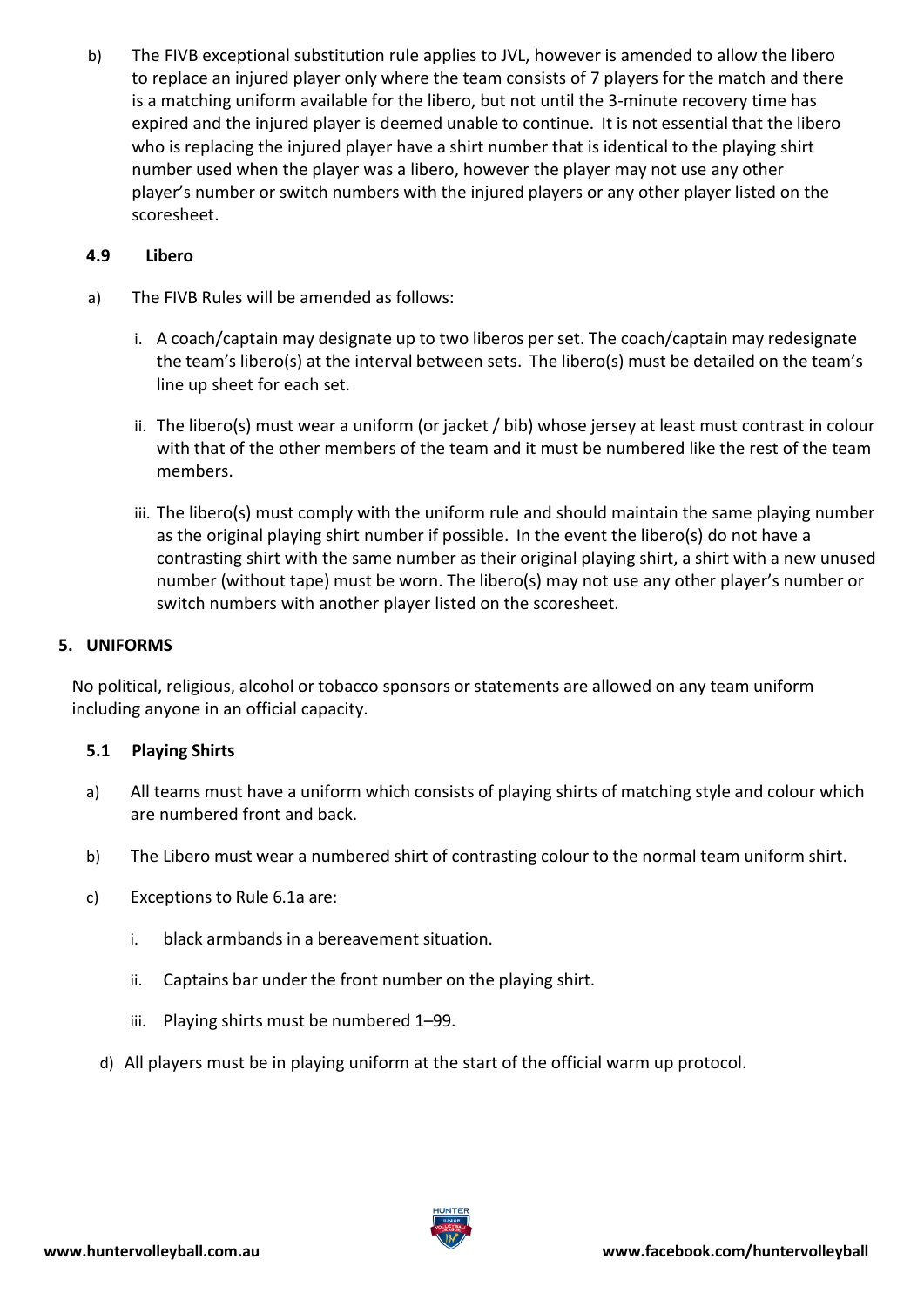#### **5.2 Playing Shorts**

- a) Numbers are not compulsory on shorts.
- b) Shorts may feature nominal manufacturer logos which may differ within a team.

#### **5.3 Socks**

a) Socks are not considered part of the uniform.

# **5.4 Coaching Uniforms**

- a) The coaching uniform is encouraged to be a team shirt or polo and black pants/tights.
- b) Enclosed shoes are required at all times.

# **5.5 Exceptions**

Players are permitted to wear the following provided it does not obstruct the official uniform:

- a) religious clothing
- b) compression gear.

# <span id="page-7-0"></span>**6. COMPLETION OF SCORESHEET/ELIGIBILITY TO PLAY**

- a) The scoresheet must be signed by the Head Coach and Team Captain of both teams before the commencement of the match. Once the scoresheet is signed no changes or additions by either playing team is permitted. It is the responsibility of the Captain and the Coach to verify the accuracy of their Team List (including names and numbers) of every player competing in the match.
- b) Duty teams must identify each player shown on the Team List against the nominated playing numbers. Players that are not present at the venue and ready to play (in full team uniform) at the commencement of the second set are to be crossed off the scoresheet by the duty team scorer at the commencement of the second set.
- c) Player attendance and also player absences will be recorded by the Competition Manager each week, for the purposes of determining eligibility to compete in Finals.
- d) Any questions regarding completion of the scoresheet at the end of the match should be referred to the First Referee before they sign-off on the result.

#### <span id="page-7-1"></span>**6.1 Suspended Players**

- a) Players under suspension either as a result of sanctions received during JVL or as a result of a decision made by the Hunter Volleyball Committee, including but not limited to current Financial Status, will be ineligible to compete in any match or be present at the JVL venue during the competition.
- b) Sanctions on an athlete imposed by the Volleyball Australia or Volleyball NSW, or any other recognised Affiliate will be respected by Hunter Volleyball and fully complied with.

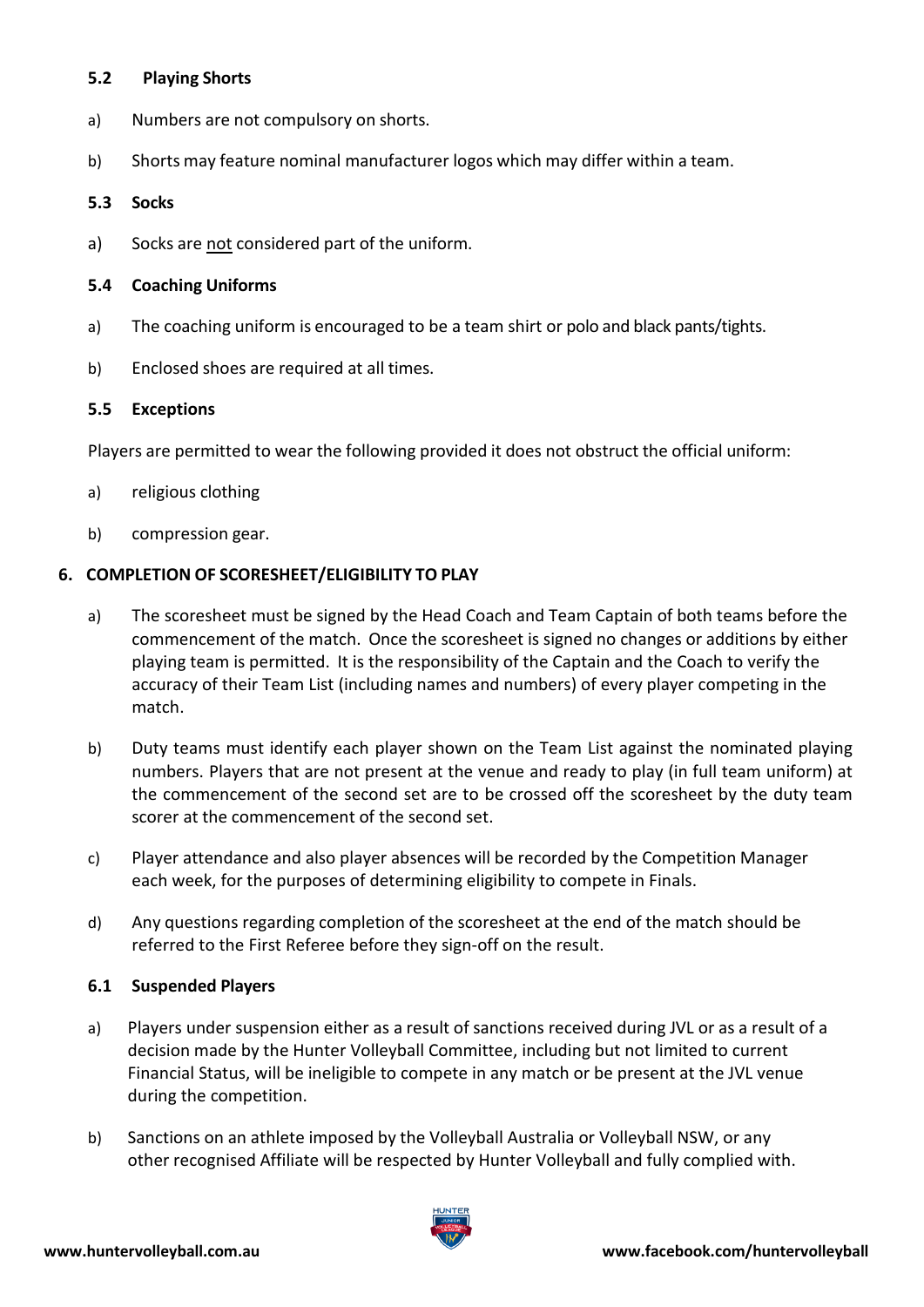# <span id="page-8-0"></span>**6.2 Players Eligibility to play in Finals Series**

- a) Players must play more than 50% of round matches for their team to be eligible to play in the Finals Series for that team, except as provided in clauses b) and c) below.
- b) Byes will not be counted towards matches played when determining eligibility for finals
- c) A player who has played 50% or less of matches for a particular team shall be eligible to play in Finals Series for that particular team if the player has been given special exemption from clause a) by the Hunter Volleyball Committee.
- d) The Finals Series is specified in the competition format for each year's JVL competition, and may include Playoffs, Quarter-Finals, Semi-Finals and Medal Finals subject to teams and venue availability.

# <span id="page-8-1"></span>**6.3 Special Exemption to play in Finals Series**

- a) A player seeking special exemption from clause 6.2c must apply in writing to the Hunter Volleyball Committee no less than 7 days before the exemption is to take effect. The request must be lodged with the Competition Manager who will forward the request to the Hunter Volleyball Committee for determination.
- b) The request must state the reasons why the player did not play the minimum required number of matches. In the event that the player was unable to play due to:
	- i. *Injury*, the request must be accompanied by a Doctor's Certificate stating the nature of the injury and the dates on which the injury prevented the player from playing. Requests without a Doctor's Certificate will not be considered.
	- ii. *Representative commitments*, the request must be accompanied by an email or other form of correspondence from a coach or other official confirming the State or other representative appointment.
- c) The Hunter Volleyball Committee shall reasonably consider each application on its merits in determining whether or not to grant special exemption to a player from the requirements of Rule 6.2a.

#### <span id="page-8-2"></span>**6.4 Sanctions – Players and Officials**

- a) Sanctions may be applied against any player, coach or official by the first referee of any match up until the first referee signs the scoresheet at the conclusion of the match. No sanction may be imposed after the first referee has signed the scoresheet. Sanctions are determined in accordance with section 21 of the FIVB.
- b) In the event any player or official is sanctioned by a Referee during the course of a game, the following demerit point system shall apply:

| Warning - No Sanction (Yellow Card)          | No demerit point |
|----------------------------------------------|------------------|
| Penalty (Red Card)                           | 1 Demerit Point  |
| Expulsion (Red & Yellow Card jointly)        | 2 Demerit Points |
| Disqualification (Red and Yellow separately) | 3 Demerit Points |

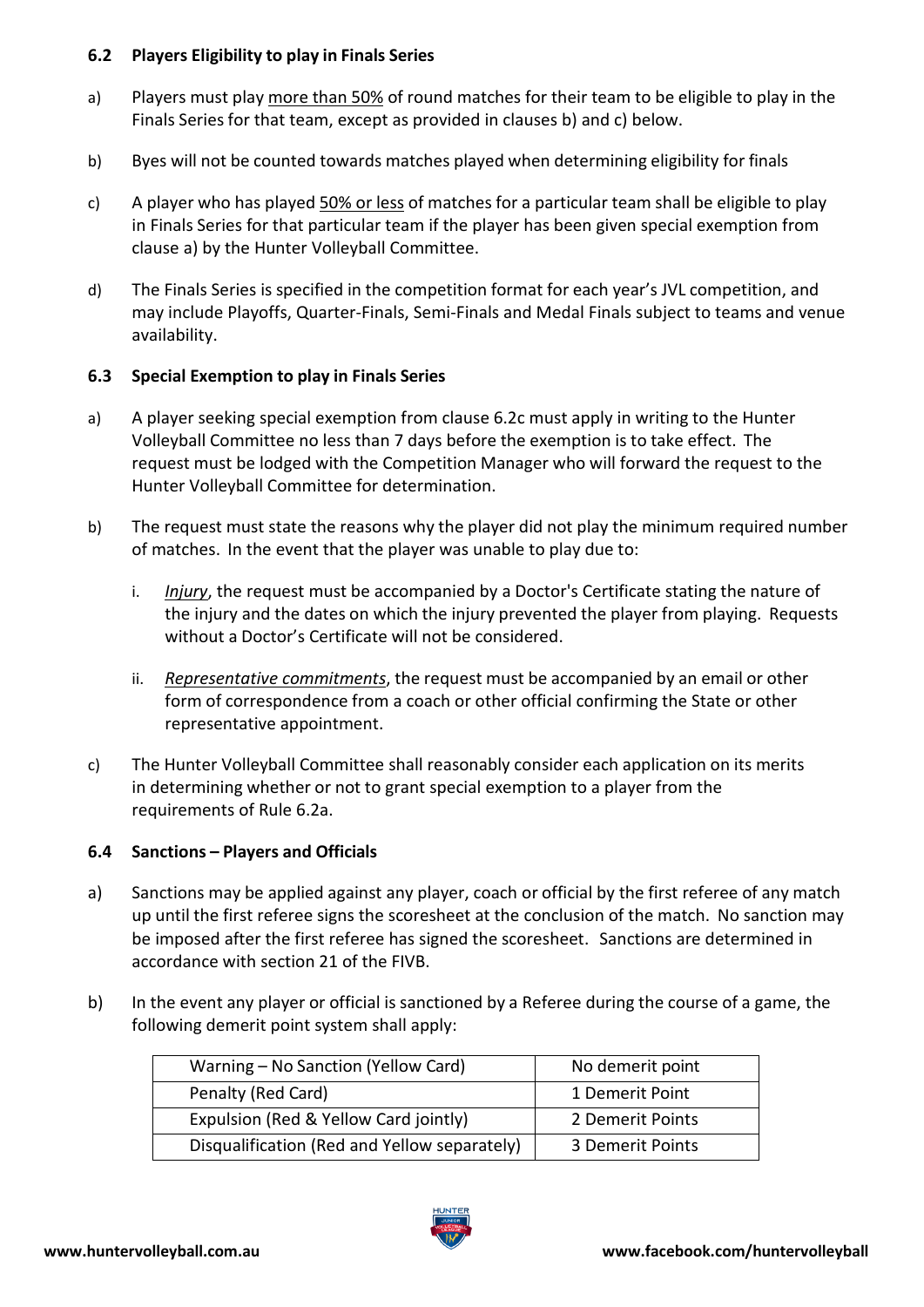- c) A player or official who receives three (3) demerit points during the competition will automatically be suspended for one (1) match.
- d) If a player or team official who has been suspended under clause 5.16 receives a subsequent demerit point, they will be automatically suspended pending appearance before an VNSW Judiciary Committee that will determine whether they will be liable to any further disciplinary action.
- e) The Judiciary Committee shall consist of the Competition Manager, Chair of the NSWVRA, the VNSW General Manager or their nominated representatives. The Committee is to be convened as soon as practicable after the player receives the subsequent demerit point.
- f) Any player or official who is suspended may not enter the SVL venue during the course of the suspension, whether as a spectator or in any other capacity.

# **6.5 PROTESTS**

- a) In the format of the JVL there is no scope for replaying matches at later times due to a protest made after the match being upheld. Therefore, a system of "on the spot" Protest resolution has been adopted. The Competition Manager and/or Chief Referee hold authority to resolve protests and make determinations on formal protests occurring during the match in order to re-establish the situation in accordance with the FIVB Rules and JVL Regulations.
- b) Where there is no Chief Referee, the Competition Manager will be responsible for resolving the protest. The Competition Manager may consult any senior referee at the venue at the time of the protest, only if that senior referee is not involved in the same match. At the conclusion of the match, Coaches/Captains may briefly discuss rule interpretations and or applications of the rules with the Competition Manager or Chief Referee.

#### <span id="page-9-0"></span>**7. COMPETITION POINTS:**

a) Competition points towards the championship ladder shall be awarded as follows:

| Win                      | 3 points  |
|--------------------------|-----------|
| Draw                     | 2 points  |
| Loss                     | 1 points  |
| Uniform Breach -.5 point |           |
| <b>Duty Failure</b>      | -2 points |
| Forfeit                  | -2 points |

#### b) **Duty Failure**

- i. When a team submits a Scoresheet that is materially incomplete or incorrect to the First Referee, who will inform the Chief Referee and Competition Manager
- ii. When a team fails to provide the appropriate members fulfil their commitments, as set out in Rule 8.3.

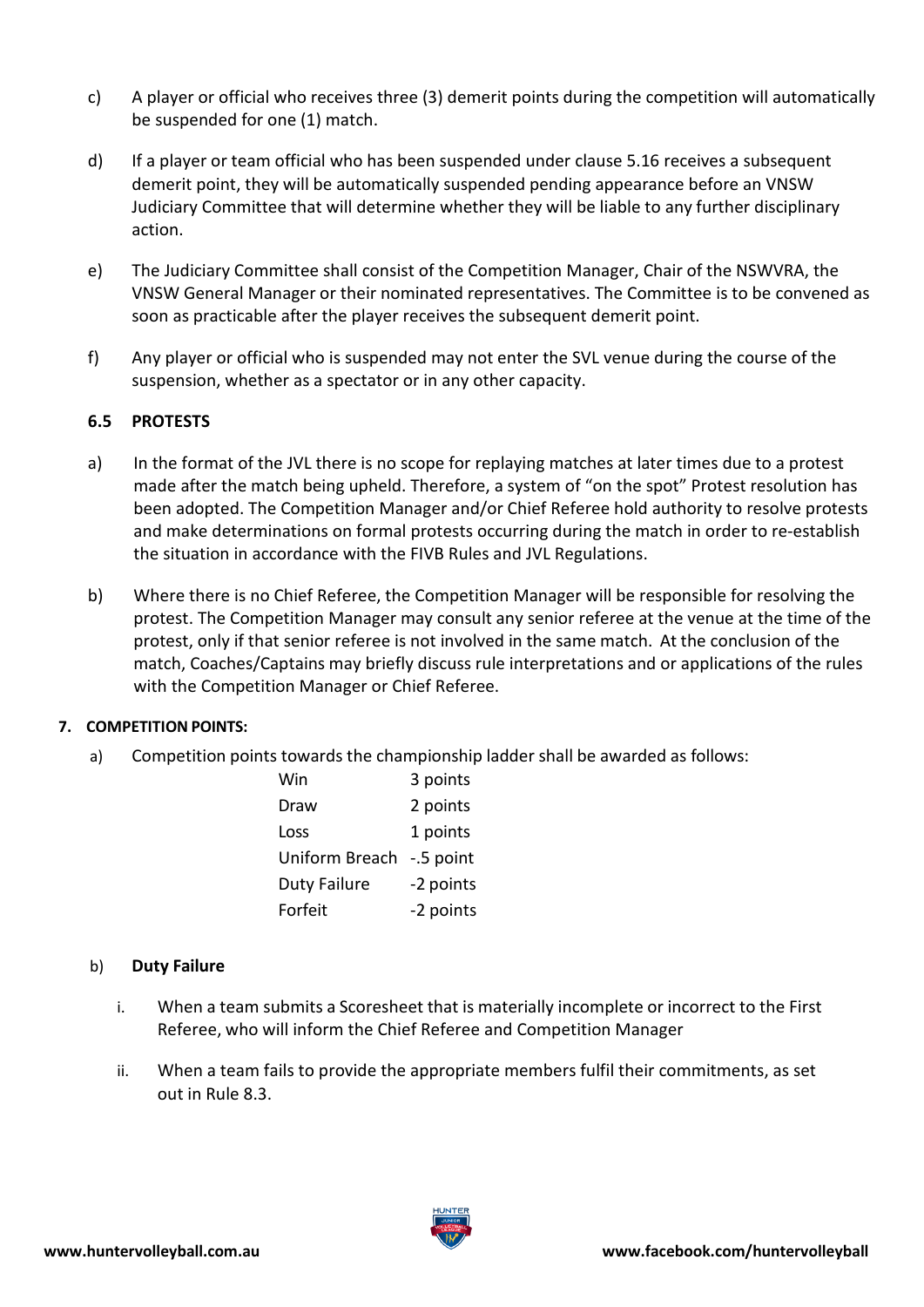c) At the conclusion of the round games, if teams are equal on competition points in the competition ladder, then the following criteria will be used to decide final positions:

#### Step 1 Set Ratio

The team with the highest sets ratio (to three decimal points) will be awarded the higher placing in the round robin **Sets Ratio = Sets WON / [Sets Won + Sets Lost]**

# Step 2 Point Ratio

If the tie still exists after calculating the Set Ratio, the order of ranking will be determined by Points Ratio, with the team with the highest points ratio (to three decimal points) will be awarded the higher placing in the round robin **Points Ratio = Points WON / [Points Won + Points Lost]**

# Step 3 Aggregate Score (Points Won)

If there is still no clear placing after calculating the Sets Ratio and the Points Ratio, then positions will be determined by the highest total game points scored.

# <span id="page-10-0"></span>**8. OFFICIALS**

The Hunter Volleyball Committee will appoint the following personnel where practical to deliver the JVL.

# <span id="page-10-1"></span>**8.1 Competition Manager**

The Competition Manager will be responsible for the successful delivery of the JVL. The Competition Manager will be the responsible person in regard to all issues relating to the administration of the competition, the readiness of the venue and liaison with the Chief Referee appointed by the NSW Volleyball Referees' Association. If the Competition Manager is unavailable due to other commitments, then the person designated by the Competition Manager may act as interim Competition Manager until such time as he/she becomes available. If the matter is urgent the Competition Manager should make themselves available.

#### <span id="page-10-2"></span>**8.2 Referees**

- a) A Chief Referee will be appointed to support the JVL and development of players as referees. In the event that a Chief Referee is not present when needed, the most senior referee determined by official referee grading/badge will be designated as the Senior Referee in the venue. The Senior Referee may provide assistance to the Competition Manager in the event of an Official Protest.
- b) It is the responsibility of the First Referee of every game to check each scoresheet to ensure that only players present and eligible to play during the match are listed on the scoresheet. The First Referee must also present the complete scoresheet to the Chief Referee for sign off prior to their next engagement.

#### <span id="page-10-3"></span>**8.3 Duty Team Requirements**

a) Duty Teams for all matches will be required to provide a First Referee, Second referee, two (2) line judges and one (1) scorer for each match.

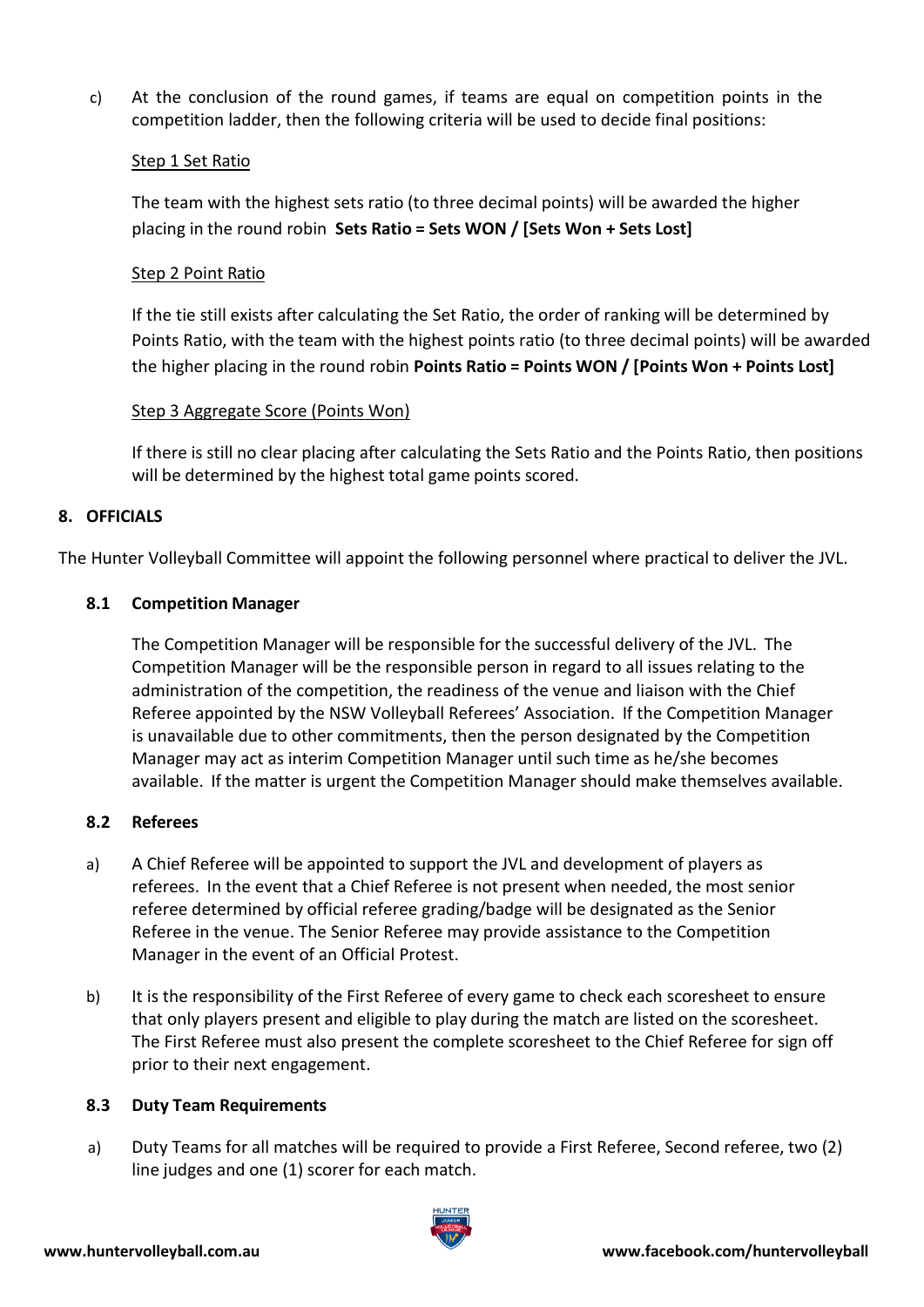- b) Duty teams are required to use their own whistles, unless provided at the venue.
- c) Duty Teams will be required to clean and clear the court after their match. They must wipe the score table, post padding and ball.
- d) Teams which do not have the required duty personnel in attendance (See Rule 8.3a) for their rostered duty by the time of the Coin Toss as specified in the Pre-Match Protocol will be subject to a Competition Point penalty as specified in Rule 7a.
- e) In the event that a team does not have the required duty personnel at the start of the match during a final series game, the team will be disqualified from the finals series.
- f) Duty Teams rostered for the first match of the day must assist with setting up the net and antennae. Duty Teams rostered for the last timeslot of the day on that court must assist with the taking down of the net and antennae.
- g) Duty team scorers are responsible for ensuring that only players present at the commencement of the second set remain on the scoresheet, with absent players crossed out.
- h) Duty teams must wear enclosed shoes and not be operating any electronic or listening devices while performing their duty.

# <span id="page-11-1"></span><span id="page-11-0"></span>**9. MEDICAL**

# **9.1 Medical Assistance**

Hunter Volleyball provides first aid services including ice packs for injuries at the venue for participants and spectators. Hunter Volleyball does not provide performance services such as Physio/Chiro.

#### <span id="page-11-2"></span>**9.2 Blood**

- a) If any on court player is bleeding or if blood is evident on any equipment or in the field of play, the match will be stopped.
- b) In the event of a bleeding player, the player should be removed from the game as per the FIVB rules concerning an injured player. That player cannot return to the court until there is no evidence of blood or bleeding on the player. See the FIVB Rules regarding Exceptional Substitutions and Injuries (17).
- c) In the event that there is evidence of blood on any equipment or in the field of play, the tournament director must be requested to take appropriate measures to remove the blood using appropriate cleaning solution. Only once the blood has properly been removed may the game resume. Any substitutions made in order to resolve the blood removal, including player return, is not required to be a legal substitution and will not count against a team's 12 substitution limit